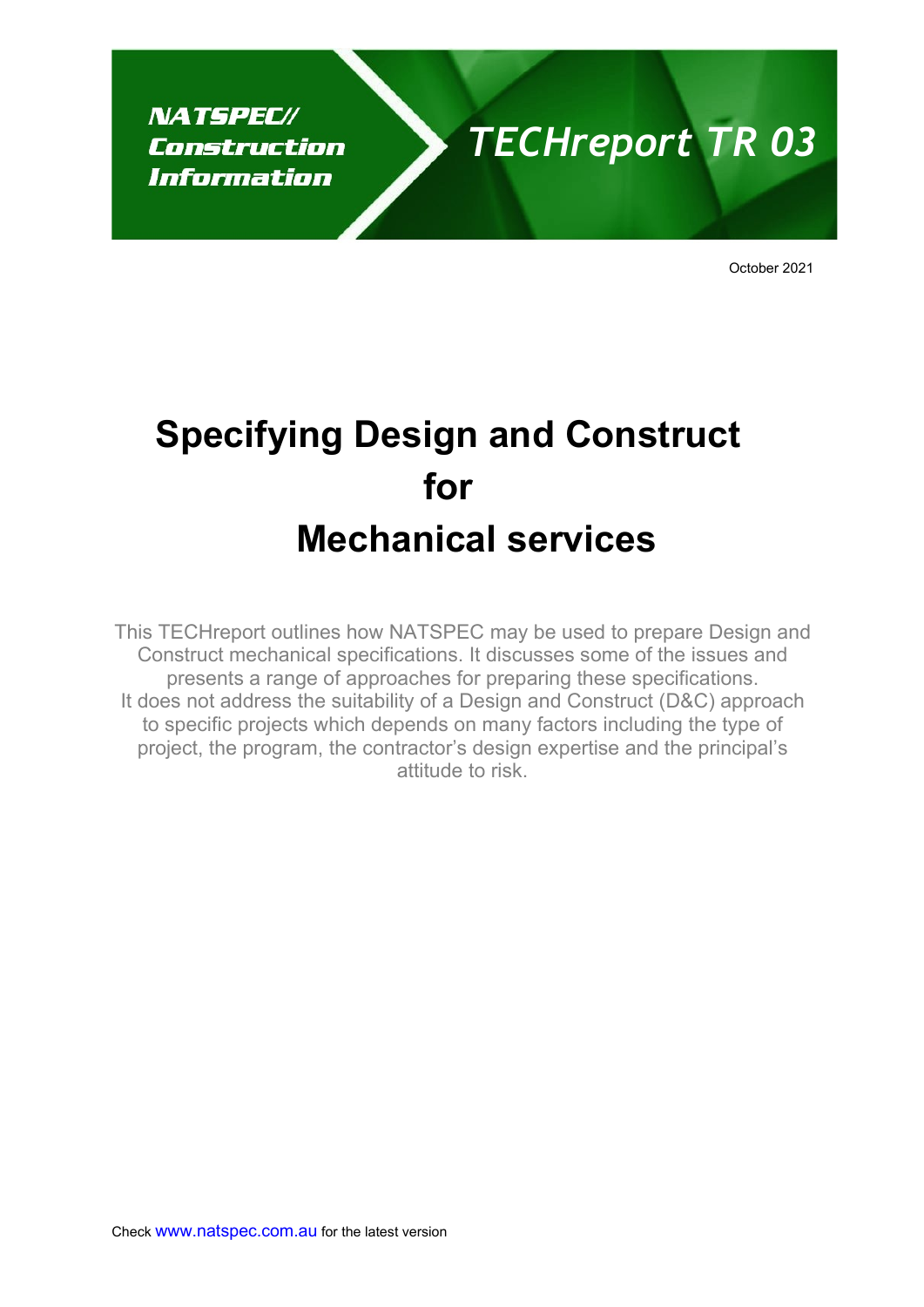# **NATSPEC TECHreport TR 03**

# **CONTENTS**

| $\mathbf{1}$            |                                                                                   |  |
|-------------------------|-----------------------------------------------------------------------------------|--|
| 1.1                     |                                                                                   |  |
| 1.2                     |                                                                                   |  |
| $\overline{\mathbf{2}}$ |                                                                                   |  |
| 2.1                     |                                                                                   |  |
| 2.2                     |                                                                                   |  |
| 2.3                     |                                                                                   |  |
| 2.4                     |                                                                                   |  |
| 2.5                     |                                                                                   |  |
| 3<br>3.1                |                                                                                   |  |
| 3.2                     |                                                                                   |  |
| 3.3                     |                                                                                   |  |
| 4                       |                                                                                   |  |
| 4.1                     |                                                                                   |  |
| 4.2                     |                                                                                   |  |
|                         |                                                                                   |  |
| 5<br>5.1                | Design and Construct specification for a trade where there is no schematic design |  |
| 5.2                     |                                                                                   |  |
| 6<br>6.1                |                                                                                   |  |
| 6.2                     |                                                                                   |  |
| 6.3                     |                                                                                   |  |
| 7                       |                                                                                   |  |
| 7.1                     |                                                                                   |  |
| 7.2                     |                                                                                   |  |
| 7.3                     |                                                                                   |  |
| 7.4                     |                                                                                   |  |
| 7.5                     |                                                                                   |  |
| 7.6                     |                                                                                   |  |
| 8                       |                                                                                   |  |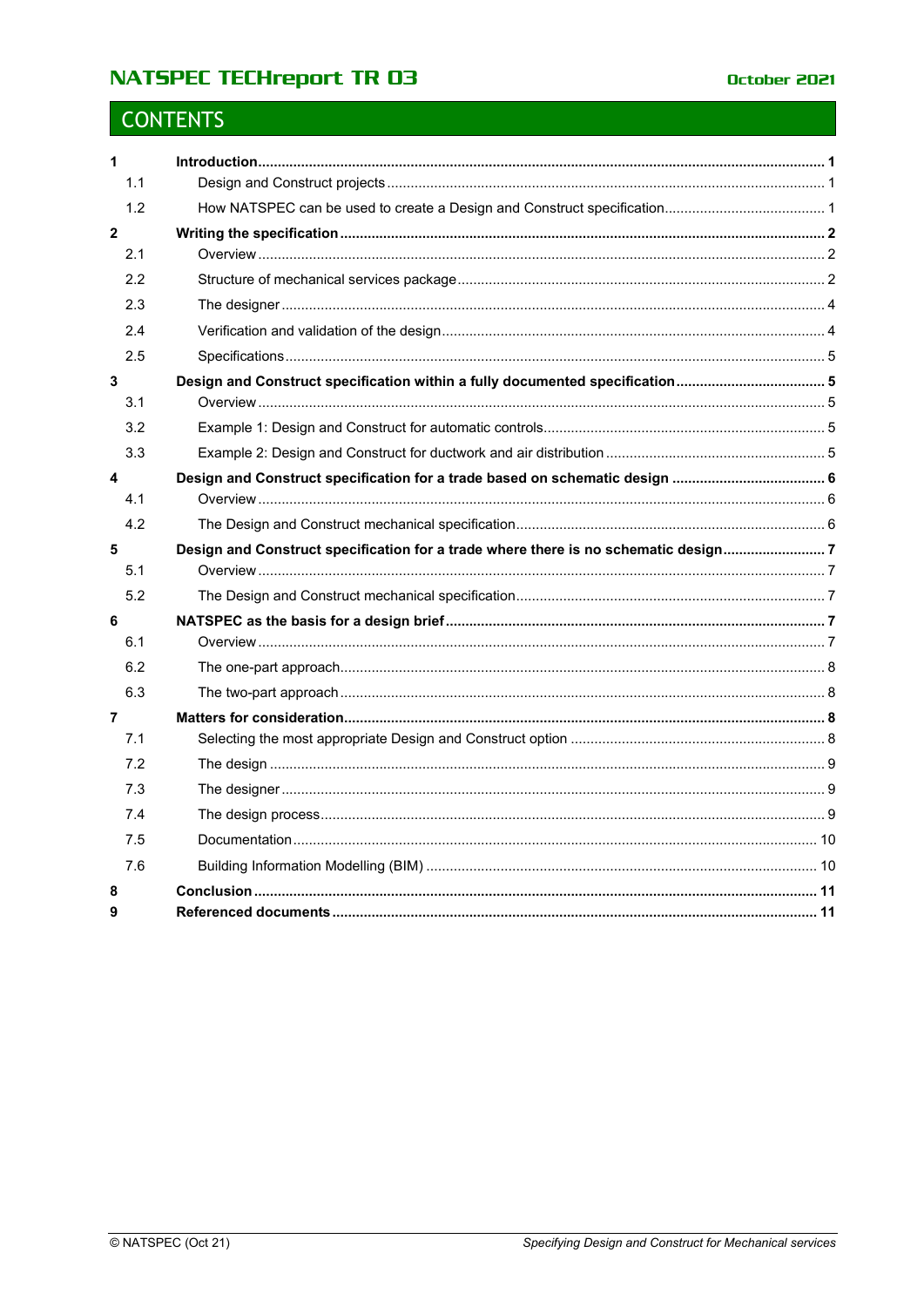### SPECIFYING DESIGN AND CONSTRUCT FOR MECHANICAL SERVICES

### <span id="page-2-0"></span>**1 INTRODUCTION**

### <span id="page-2-1"></span>**1.1 Design and Construct projects**

### **What is Design and Construct?**

The term Design and Construct (also known as D&C) is used to describe a wide variety of project delivery approaches. Consider the following options:

- A building project that starts with no fixed requirements other than the site and basic project parameters, e.g. Build a warehouse on this site to hold product X.
- A notionally fully documented building project where some trades and parts of trades are required to prepare shop drawings.
- A building project where the architectural and structural details are fully documented but the services are to be designed by the respective subcontractor to meet performance requirements such as indoor design conditions for air conditioning or lighting levels.
- The same project as above but with the systems designed in outline, plant located, types of components selected and so on. The contractor is required to make final selections, prepare detailed drawings, lay out light fittings and other equipment. This is sometimes referred to as Design Develop and Construct or DD&C.
- A plumber installing piping in a fully documented building project where the plumber has a degree of latitude, for example, the final location of the pipes, position of fixings and so on.
- A worker assembling a pump for a building project. This person is required to install the bolts holding the parts of the pump together exactly where the designer detailed them and nowhere else.

All except the last of these implies a degree of design flexibility and so involves Design and Construct, varying only in the degree of design by the contractor. It is for this reason that *0171 General requirements* defines that the term provide as follows:

Provide and similar expressions mean supply and install and include development of the design beyond that documented.

#### **What is the project?**

In addition to the issue of what is meant by the term Design and Construct, the specifier faces a problem common to all projects – there is no standardised project. The Design and Construct requirements for a hospital will be different from the requirements for a complex of factory-warehouses and that in turn, will be different from a block of apartments.

### **What is the project delivery method?**

Details of a Design and Construct specification will vary depending on the project delivery method, giving rise to questions such as the following:

- Is the work specified as a trade within a building specification? Is it a contract package within a larger project? Is the entire project to be Design and Construct with the design managed by a lead contractor? Or, is it perhaps some variation on these?
- Who, if anyone, is responsible for reviewing the design?
- Will there be incentives for reducing capital cost, recurrent costs, greenhouse gas emissions and so on?
- Will the contractor prepare a separate specification. with the Design and Construct specification being a form of design brief?

### <span id="page-2-2"></span>**1.2 How NATSPEC can be used to create a Design and Construct specification**

The range of unknowns outlined above raises the question of the extent to which a standardised specification system like NATSPEC can be used for Design and Construct projects. To answer that, one needs to consider the strengths and limitations of a system like NATSPEC:

- Editing: As for fully documented projects, NATSPEC worksections will be most effective in a Design and Construct project specification when they are selected and edited to suit the project. For example, if the project is to have two water cooled screw chillers, say so.
- Management systems: NATSPEC does not offer any management system other than in relation to *Preliminaries,* nor do NATSPEC worksection *Templates* deal with project specific requirements such as the number of copies of drawings submitted.
- Building quality: NATSPEC aims at a quality above the minimum mandated by the National Construction Code (NCC), sometimes characterised as good commercial quality. As with fully documented projects, Design and Construct documents may need to be adjusted to suit a higher or lower level of quality for all or part of the project.
- Design parameters: NATSPEC includes design parameters in some worksections and, as discussed later, provides a framework that can be used to create a Design and Construct specification. Because NATSPEC is generic, the design clauses are generic and must be modified and/or expanded to suit the project.

The NATSPEC system may be used for either a onepart or a two-part specification approach, as discussed later in clauses 6.2 and 6.3. See also *TECHreport TR 06 – Procurement: Past and present* for the use of NATSPEC for different Design and Construct contracting systems.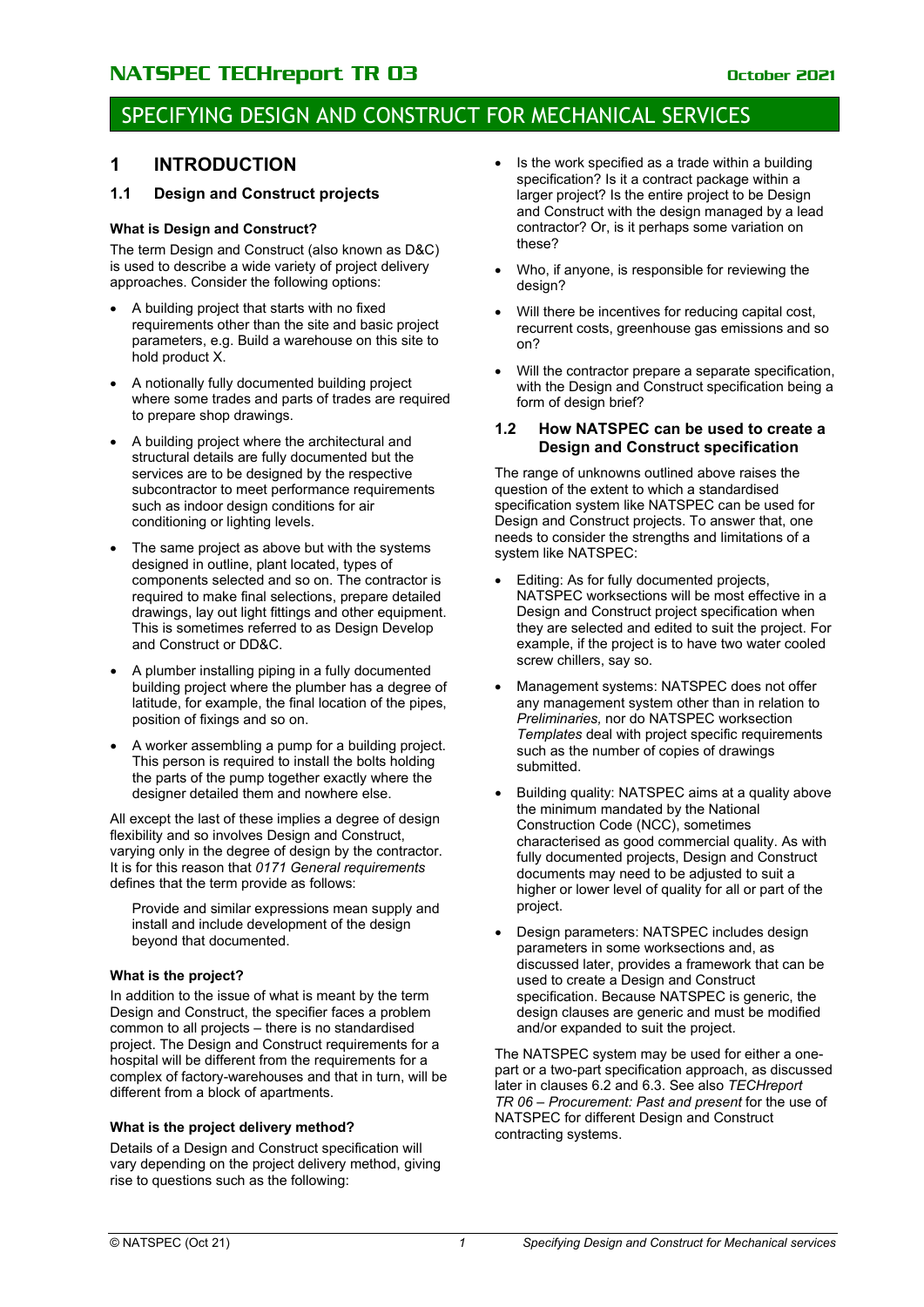### SPECIFYING DESIGN AND CONSTRUCT FOR MECHANICAL SERVICES

### <span id="page-3-0"></span>**2 WRITING THE SPECIFICATION**

### <span id="page-3-1"></span>**2.1 Overview**

This TECHreport provides suggestions for using NATSPEC to address the following common Design and Construct situations:

- Design and Construct specification within an otherwise fully documented project or trade specification.
- Design and Construct specification for a trade, based on a documented schematic design (sometimes referred to as Design Develop and Construct or DD&C).
- Design and Construct specification for a trade where there is no schematic design.
- Design and Construct specification as the basis for a design brief, e.g. for issuing to specialist design consultants responsible for the preparation of a fully detailed design.

NATSPEC has design clauses for mechanical services worksections where the design component may be required contractually (but not, for example, for *Mechanical maintenance*). Consequently, this TECHreport uses mechanical services examples. The principles outlined may, however be adapted to other services and trades by the addition of appropriate design requirements to existing NATSPEC worksections.

#### <span id="page-3-2"></span>**2.2 Structure of mechanical services package**

Before proceeding to the detailed cases, it is useful to outline the philosophy underlying the arrangement and content of the mechanical services worksections and the consequences for Design and Construct specifications.

The key worksections are:

#### **0171** *General requirements*

In relation to design and construct, *0171 General requirements* includes as *Optional text* (blue text, shaded grey), **DESIGN** clauses that set out requirements for design applicable to all parts of a building project. These include responsibilities of designers, designer qualifications, design documentation, handling of alternatives and errors and omissions from the design. The *Optional text* also includes requirements for design document submission and consultation with stakeholders.

#### **0701** *Mechanical systems*

This worksection includes a summary of the systems, design parameters relating to the mechanical systems and details common to more than one mechanical worksection. It will be included in almost all specifications prepared by specialist mechanical consultants. This worksection includes, as *Optional text* (blue text, shaded grey), **DESIGN** clauses that relate to mechanical systems as a whole. The *Optional* *text* also includes requirements for design document submission and consultation with stakeholders.

#### **0702** *Mechanical design and install*

This worksection *Template* is applicable to simple mechanical installations that are to be designed and installed by the contractor.

#### **Other mechanical worksections**

Other mechanical worksections include a **DESIGN** clause, where appropriate. Because of possible conflict in fully designed projects, the design parameters are provided in NATSPEC as *Optional* style text. This text is provided as Microsoft Word Hidden text that does not normally print but can be easily converted to printable text to match the rest of the worksection text. The **DESIGN** clauses include typical design parameters relevant to that worksection.

The following extract from the **DESIGN** clause in *0701 Mechanical systems* illustrates this:

#### **Air conditioning system design**

Use this worksection to describe design parameters for mechanical systems as a whole. *Optional* style text for system component design parameters can be found in the **DESIGN**  clauses in the respective worksections (e.g. *0741 Ductwork*) and should not be duplicated here. Similarly, some design parameters are specified in *0171 General requirements* (e.g. noise and seismic) and should not be duplicated here.

Selection parameters that can be included in the SELECTIONS schedules should not be repeated here**.** The schedules *Guidance* text includes suggestions for modifying them to suit Design and Construct projects.

General: Design systems as documented.

Requirement: Provide engineering design that:

- Maximises the functionality, performance, safety, flexibility and reliability of the mechanical services.
- Is technically sound.
- Can be constructed using currently accepted methods.

The next item may not be appropriate in some projects as it usually does not produce the lowest capital cost.

That provide the lowest combined owning and operating cost over the design life of the systems.

The design life of the systems is documented below.

### **Outdoor design conditions**

General: As documented.

Outdoor design conditions may be documented in the **Outdoor design conditions schedule**.

### **Indoor design conditions**

General: As documented.

Indoor design conditions may be documented in the **Indoor design conditions schedule**.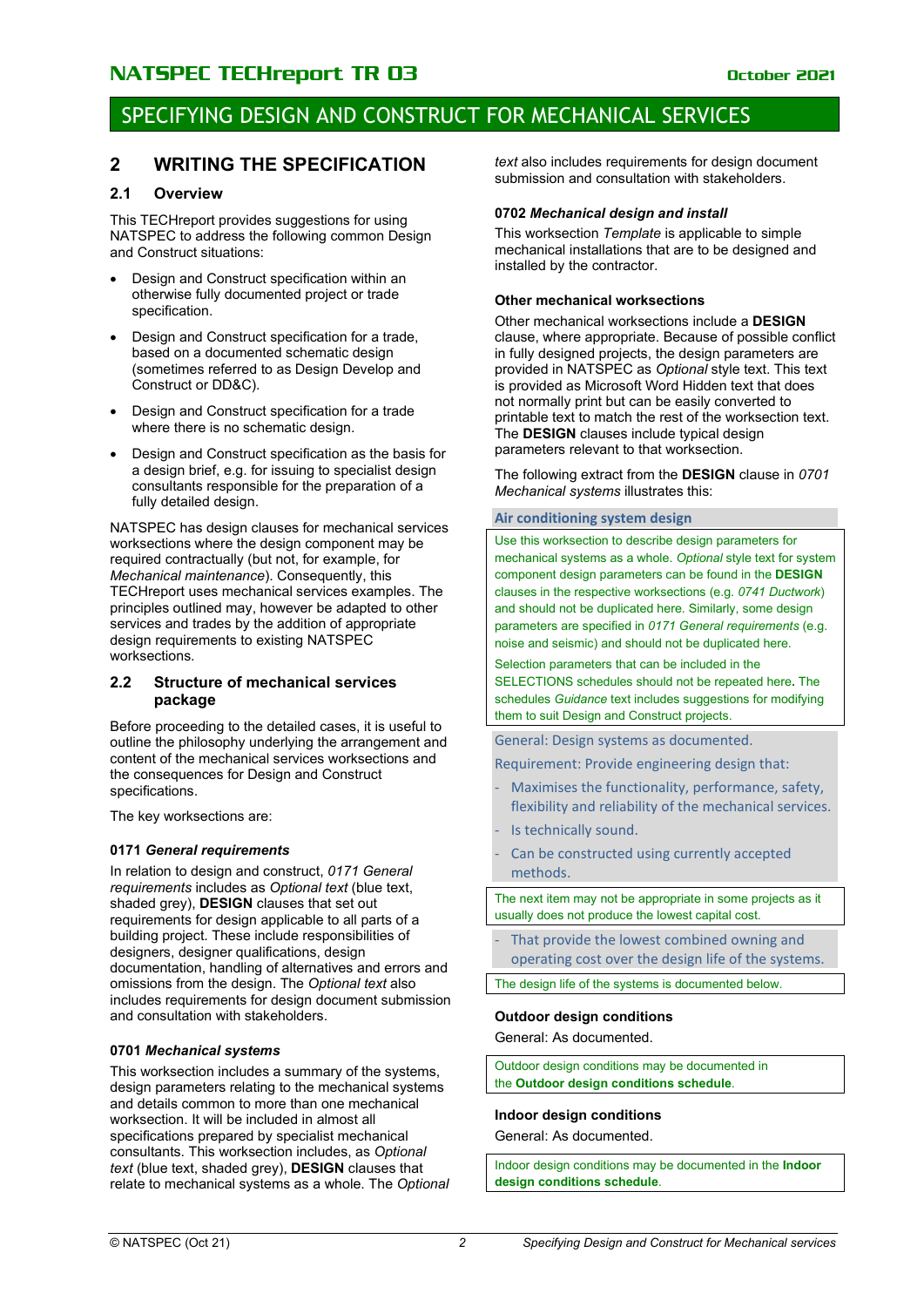### SPECIFYING DESIGN AND CONSTRUCT FOR MECHANICAL SERVICES

#### **Heat rejection equipment design conditions**

Requirement: Select heat rejection equipment for the design conditions documented.

Document design conditions in the **Heat rejection equipment design conditions schedule**.

### **Cooling performance**

Requirement: Maintain the air conditioned spaces, as measured at the points of control, within the documented cooling indoor design conditions at the highest cooling load due to the combination of the following:

- Loads imposed by the cooling outdoor design conditions.
- Other documented cooling loads are at their maximum.
- Full solar load.
- Loads due to system and other losses.

For situations such as tenancies where details of the final loads are not known, consider including details of how these are to be handled.

#### **Heating performance**

Requirement: Maintain the air conditioned spaces, as measured at the points of control, within the documented heating indoor design conditions at the highest heating load due to the combination of the following:

- Heating loads imposed by the outdoor design conditions.
- Other documented cooling loads are zero.
- Solar cooling load is zero.
- Loads due to system and other losses.

#### **Temperature variation**

Requirement: Limit the temperature difference in air conditioned spaces served by the same zone or system to 2°C as follows:

2°C is a typical value. Adjust if necessary to suit the required temperature tolerances for the project or parts of the project.

- Between any 2 points in the space from floor level to 1500 mm above floor level.
- > 2000 mm from cooking equipment and > 1000 mm from any other appliance.
- When the documented outdoor conditions are not exceeded.
- After the plant has been operating for one hour.
- With the temperatures measured in the same 5 minute period.

The temperature variation parameters above constitute a key test of the adequacy of the design and installation. The installation should not only maintain temperatures within the specified range at the temperature sensor, it should also limit temperature variations within the space. If the plant is

incorrectly sized, badly zoned or the installation is defective, it will be evident in excessive temperature variations between parts of the air conditioned space.

In this example, the subclauses for **Outdoor design conditions** and **Indoor design conditions** are provided in *Normal* style text (i.e. not hidden) as they are customarily required in both fully documented, and Design and Construct specifications. In contrast, the subclauses for **Air conditioning system design** and **Cooling performance** are in *Optional* style text because they would not normally be included in a fully designed project, as it would be undesirable to give the contractor the opportunity to redesign the systems.

If the specifier wants the contractor to design the systems, the *Optional* style text must be converted into *Normal* style text (see NATSPEC QUICKstart for details on how to do this) and then edited to suit the project.

#### **SELECTIONS schedules**

In a fully designed project, the SELECTIONS schedules provide a location for inserting capacity and selection information. However, in a Design and Construct project, most capacity and selection information will not be known at the time the specification is prepared. The schedules do however provide a convenient location for defining those parameters that can be determined before the design is undertaken. These include such things as required materials, optional features (like high efficiency motors) and some basic quantities (e.g. two chillers, each 50% of the total capacity).

The *Guidance* text to the SELECTIONS schedules includes suggestions for modification to suit Design and Construct projects.

One approach to adapting the schedules is to insert whatever information is known or can be fixed at the specification writing stage. For those items in the schedules that cannot be completed, make sure that adequate design parameters have been specified elsewhere and insert suitable text, e.g. To documented requirements.

This approach allows the schedules to be kept intact so they can be used as the basis for contractor's **SUBMISSIONS.** It also provides a prompt to the specification writer to make sure that the parameters needed to complete the unknown items are covered in the worksection's **DESIGN** clause or in *0701 Mechanical systems* as appropriate.

For example, in specifying the provision of chillers under a Design and Construct contract, the specifier might:

- Include the parameters for calculating the total cooling load in *0701 Mechanical systems*.
- Complete the SELECTIONS schedules with chiller type, compressor type, acceptable refrigerants, chilled water temperatures and so on. For the capacity fields, only the percentage carried by each chiller would be inserted.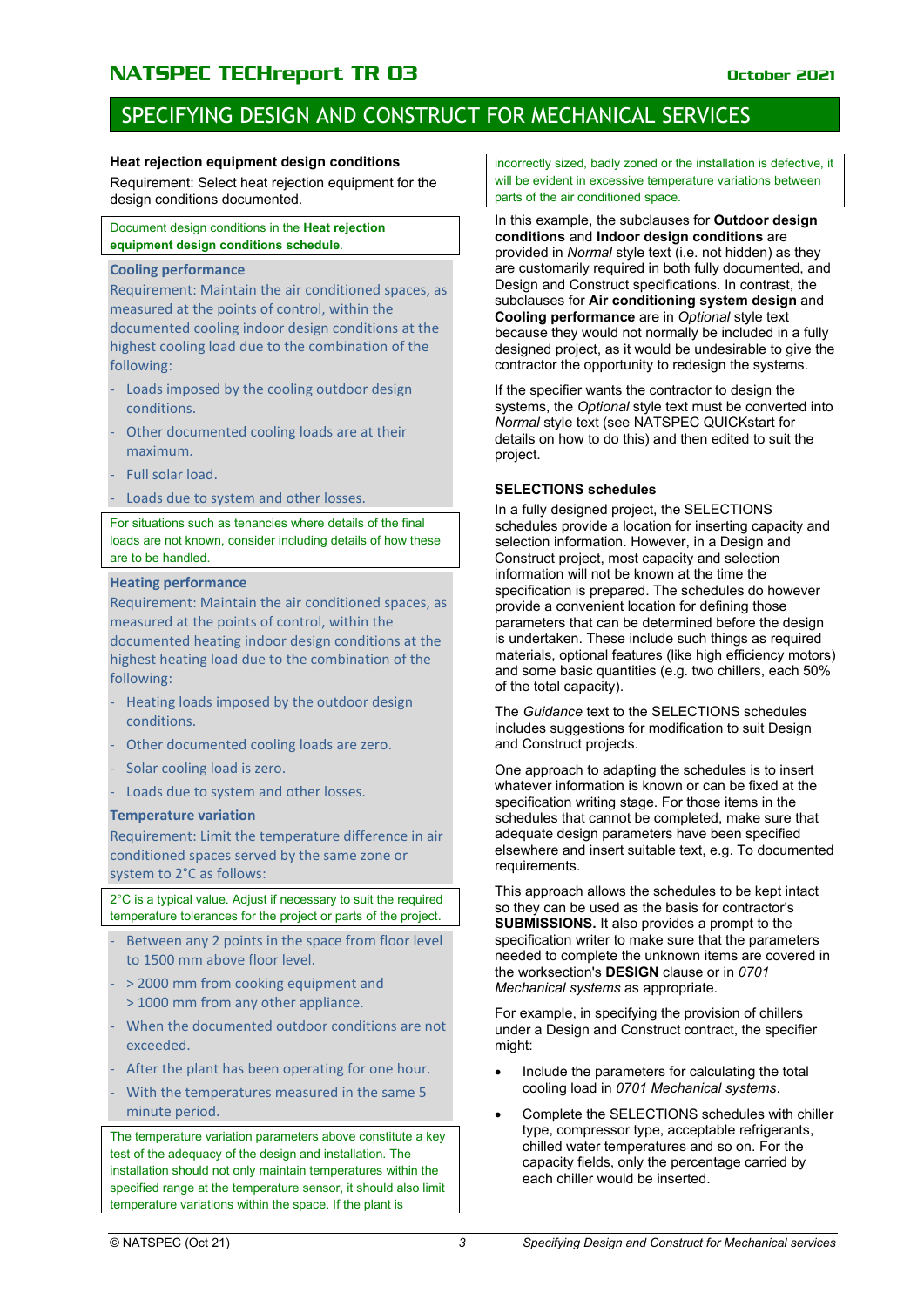### SPECIFYING DESIGN AND CONSTRUCT FOR MECHANICAL SERVICES

### <span id="page-5-0"></span>**2.3 The designer**

### **Qualifications and experience**

Perhaps the most important factor in achieving a successful design, in a Design and Construct project. is the appropriateness of the designer to the project. For example, the mechanical services design for a hospital prepared by an experienced mechanical engineer employed by a contractor should be of the same quality as the design prepared for the same hospital by the same engineer employed directly by the client. The design outcome in both instances is dependent on the quality of the briefing documents and the competence of the designer. Similarly, a design prepared by an unqualified person, inexperienced in the work, or to a poor brief, is likely to be unsatisfactory, regardless of how that designer is employed.

*0171 General requirements* requires that the contractor use only appropriately qualified designers. What constitutes an appropriately qualified designer will depend on the design task and in some jurisdictions, statutory registration.

For engineering worksections the appropriately qualified designer would be a professional engineer. That is, engineering design must be carried out by, or under the supervision of, a professional engineer qualified and experienced in the relevant field. The term professional engineer is defined in *0171 General requirements* as being defined in the NCC. The NCC requires a professional engineer to be registered in the relevant field if legislation is applicable or, if no legislation is applicable, is either a corporate member of Engineers Australia or eligible to become one.

While this makes it relatively easy to verify the qualifications of proposed engineering designers, the qualifications of other designers may be more difficult to quantify or verify. The question of any designer's experience in the field should be carefully assessed.

### **Extent of the designer's involvement**

A further issue is the extent to which the designer is involved. NATSPEC assumes that the qualified mechanical services designer will be involved in all stages of the design and requires that they sign all design documents. This is to avoid situations where the qualified designer is involved only to produce a schematic design leaving the detailed design to be undertaken by others, possibly with no involvement in amending the design to address issues that emerge during construction.

### **Professional indemnity insurance**

*0171 General requirements* requires the contractor to provide evidence of the currency of the designer's insurance as design faults may not become apparent for years after the end of the defects liability period. This requirement may be deleted for simple straightforward projects.

### <span id="page-5-1"></span>**2.4 Verification and validation of the design**

### **Verification**

A key issue to be addressed in both documentation and during construction is the method, if any, by which the design will be verified. There is little point in opting for Design and Construct if the client attempts to check every calculation and drawing the contractor produces. On the other hand, it would be naive to just hope that the contractor will understand the client's needs on matters that are not explicitly stated in the tender documents. Perhaps the most important need is for a convenient process for tracing the contractor's conformance with the specification.

### **Verifying the design**

One of the justifications for choosing a Design and Construct approach is that it reduces the cost of contract administration (although not, in theory, the cost of design), however, the specifier must consider how the design is to be verified. For example, how can the contract administrator be confident that the size of chiller and air conditioning zoning are likely to meet the specified performance? Correcting errors in these will be disruptive, if not impossible, if detected after the project is completed.

*0171 General requirements* requires provision of a design and documentation that can be verified and validated as conforming. The mechanical worksections with **DESIGN** clauses also include a **SUBMISSIONS** clause, requiring the submission of information which a competent contract administrator may use to independently verify the design. However, the fundamental responsibility for the design rests with the contractor where the contractor should also have adequate verification policies in place. This issue highlights the critical nature of appropriate designer selection.

### **Validating the design**

Since Design and Construct specifications are based on specification of performance, it is desirable to validate the performance after construction is complete. For example, NATSPEC includes provisions for the use of data logs to validate that the temperature variations in occupied spaces are within tolerance. Other instrumentation may need to be specified to be provided, for example, data on energy consumption and plant running times if these design parameters have been specified.

### **Liability for design**

The specifier is responsible for the specified design requirements while the contractor is responsible for designing in conformance with those provisions. For this reason, the contact administrator should not check the design as this potentially divides responsibility. The contractor's design document submissions are provided for information and not for checking or approval.

As with any other aspect of the specification, there is no point in specifying something that cannot be verified. The objective in the NATSPEC worksections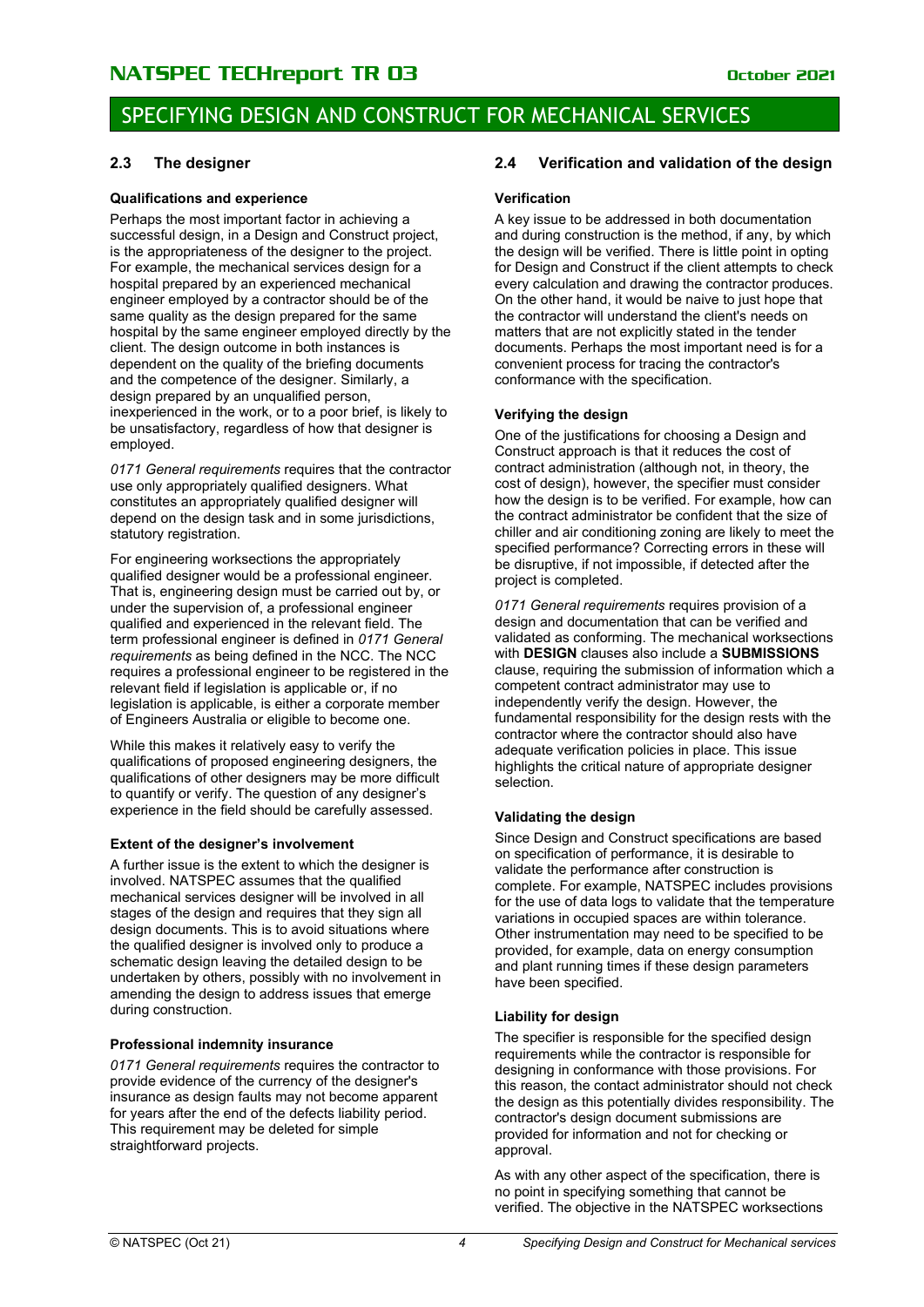## SPECIFYING DESIGN AND CONSTRUCT FOR MECHANICAL SERVICES

is to require submission of information that permits time-effective oversight of the design process. Of particular concern is verifying specification provisions that cannot be validated, for example allowance for spare capacity.

### <span id="page-6-0"></span>**2.5 Specifications**

### **Contractor prepared specifications**

In some projects, the contractor may also prepare a specification. For example, in a large Design and Construct project, the head contractor may employ consultants to prepare a design and then use this, with a tailored specification, to call tenders for the subcontract works.

To make sure that such specifications are consistent with the original Design and Construct specification, *0171 General requirements* requires that specifications prepared for the contractor incorporate the original specification either wholly or by reference.

This approach has a number of advantages:

- It ensures consistency with the original specification.
- It reduces the cost of administering the contract as the contract administrator needs only to consider the identified departures from the original specification and does not need to go through a complex exercise to identify conformance and nonconformance with the contract.
- It reduces the risk of disputes that can result when the two specifications use different wording for the same thing.

### **Tracking changes to the specification**

Because there is so much potential for change, both inadvertent and intentional, to the specification design requirements, *0701 Mechanical systems*  **SUBMISSONS** requires that the contractor identify any changes to the specification requirements. Putting the onus on the contractor to identify such changes, removes the need for the contract administrator to undertake detailed comparison between the submitted documents and the specification. It also acts as a prompt to reduce the common tendency to ignore the specification after the contract is let.

### **Copyright issues**

The nature of Design and Construct raises copyright issues relating to NATSPEC that are not present in conventional documentation approaches.

NATSPEC is licensed on a per-office basis. An office preparing a Design and Construct specification based on NATSPEC must have a current NATSPEC licence as is the case for a fully documented project. If the Design and Construct specification requires the contractor (or the contractor's consultants) to prepare a specification that is based on the original specifier's specification, the contractor's specification will also incorporate NATSPEC material and consequently, they too must be NATSPEC subscribers, as the licence does not transfer.

Similarly, it is not sufficient for the lead consultant (usually an architect) to be a NATSPEC subscriber, each subconsultant or subcontractor preparing a specification must also be a subscriber as the lead consultant's licence will not cover them.

### <span id="page-6-1"></span>**3 DESIGN AND CONSTRUCT SPECIFICATION WITHIN A FULLY DOCUMENTED SPECIFICATION**

### <span id="page-6-2"></span>**3.1 Overview**

Even in a nominally fully documented project, the contractor will still be required to undertake some design, most often in the preparation of shop drawings. NATSPEC has many instances where design is nominated explicitly and also situations where performance requirements imply a degree of design by the contractor, e.g. *0741 Ductwork* prohibits the substitution of flexible duct for rigid duct, arguably a change to the design.

### <span id="page-6-3"></span>**3.2 Example 1: Design and Construct for automatic controls**

Contractor design of automatic control systems is the industry norm. Edit one of the *Automatic controls* worksections (0771 or 0772) to suit the project (mainly deleting redundant material) and provide functional descriptions of the automatic control systems either in the specification or on the drawings. The contractor's automatic controls subcontractor then designs the automatic control systems to provide the documented functions.

### **Summary of worksections required:**

- One of the *Automatic controls* worksections (*0771*  or *0772*).
- Other mechanical worksections to suit the project.
- Other worksections to suit the project, e.g. *0171 General requirements.*

### <span id="page-6-4"></span>**3.3 Example 2: Design and Construct for ductwork and air distribution**

Here, there is a range of possibilities in an otherwise fully documented project. The designer could, for example:

- Size all plant, lay out the ducts in single line, unsized and show the position of grilles and diffusers on the drawings with air quantities against each; or
- Size the plant including total air quantities for each zone then show on the drawings the outline of the zones served but no ducts, diffusers or grilles.

The design parameters for each differs with the second approach requiring the parameters for locating grilles and diffusers and apportioning the zone total air quantity to each in addition to the design parameters of the first approach.

In addition to the design work outlined above:

• Edit *0701 Mechanical systems* to highlight the contractor's responsibility for the design.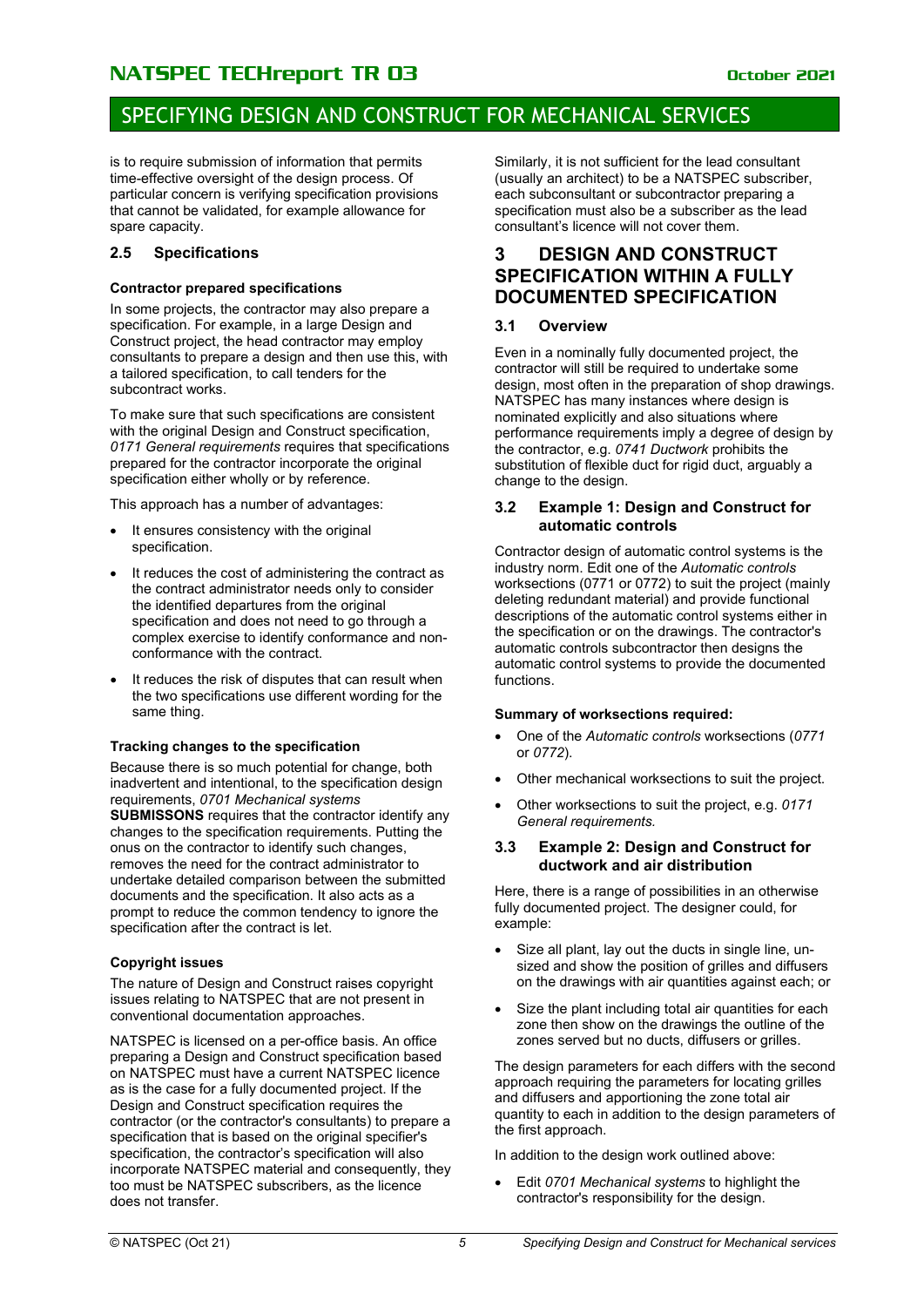### SPECIFYING DESIGN AND CONSTRUCT FOR MECHANICAL SERVICES

- Include *0741 Ductwork, 0744 Ductwork insulation* and *0746 Air grilles*.
- Convert the hidden *Optional* text in the **DESIGN** clause in each of these worksections to *Normal* style text.
- Edit the **DESIGN** clauses to suit the project, e.g. by adding in the parameters for selecting and sizing diffusers.
- Complete the SELECTIONS schedules to suit the project, e.g. by inserting what duct materials, insulation and grille types are to be used and in which locations.

### **Summary of worksections required:**

- *0701 Mechanical systems.*
- *0741 Ductwork.*
- *0744 Ductwork insulation.*
- *0746 Air grilles.*
- Other mechanical worksections to suit the project.
- Other worksections to suit the project, e.g. *0171 General requirements.*

### <span id="page-7-0"></span>**4 DESIGN AND CONSTRUCT SPECIFICATION FOR A TRADE BASED ON SCHEMATIC DESIGN**

### <span id="page-7-1"></span>**4.1 Overview**

While the preceding examples assumed that the rest of the mechanical work has been fully documented, in this case it is assumed that the design is rather more limited. Again, there is a range of possible approaches but for the purposes of illustration it will be assumed that the system design is fixed but without details such as sizing, layout, etc. For this example, the specifier is assumed to have:

- Selected the air handling system types and zoning and allocated the areas served.
- If there is a central plant, determined such things as the number of chillers and cooling method (water or air).
- Decided on energy sources, e.g. gas or reverse cycle for heating.
- Selected plant locations.
- Done enough preliminary design to complete the preceding items even though capacities will not be specified.
- Prepared contract documentation typically including the following:
	- Drawings of the building, possibly with only architectural details, although plant locations, zoning and such might be shown in block form.
	- Detailed briefing requirements like room data sheets, if available.
	- A Design and Construct mechanical specification.

#### <span id="page-7-2"></span>**4.2 The Design and Construct mechanical specification**

The aim of the Design and Construct mechanical specification is to provide the information necessary for the contractor to complete the design and achieve the required quality. A Design and Construct mechanical specification may be prepared as follows:

### *0171 General requirements*:

Edit *0171 General requirements* to suit the project.

*0701 Mechanical systems*:

- Edit *0701 Mechanical systems* to highlight the contractor's responsibility for the design.
- Include for example a description of the systems required in the **RESPONSIBILITIES** clause. This will be similar to the summary of work provided in a specification for a fully documented project, but more detailed.
- Convert the hidden *Optional* text in the DESIGN clause to *Normal* style text.
- Edit the **DESIGN** clause to suit the project.
- Review and edit the *Optional text* relating to submissions and consultation to suit the project and project stages. Convert the *Optional text* to *Normal* style text.
- Complete the SELECTIONS schedules to suit the project, adding, if necessary, design parameters to the **DESIGN** clause to enable the contractor to complete the scheduled information to meet the project quality objectives.

#### Other mechanical worksections:

The approach to other mechanical worksections is similar to that outlined for a Design and Construct worksection within an otherwise fully documented project. For most worksections the following will be required:

- Convert the hidden *Optional* text in the **DESIGN** clause to *Normal* style text.
- Edit the **DESIGN** clause to suit the project.
- Complete the SELECTIONS schedules to suit the project, adding, if necessary, design parameters to the **DESIGN** clause to enable the contractor to complete the scheduled information and meet the project quality objectives.

In some worksections (e.g. *0792 Mechanical maintenance*), there is no design component relating to the worksection, but there are SELECTIONS schedules that need attention. In others (e.g. *0784 Motors and starters*) there are no SELECTIONS schedules but there is a design component that requires attention.

### **Summary of worksections required:**

• *0701 Mechanical systems.*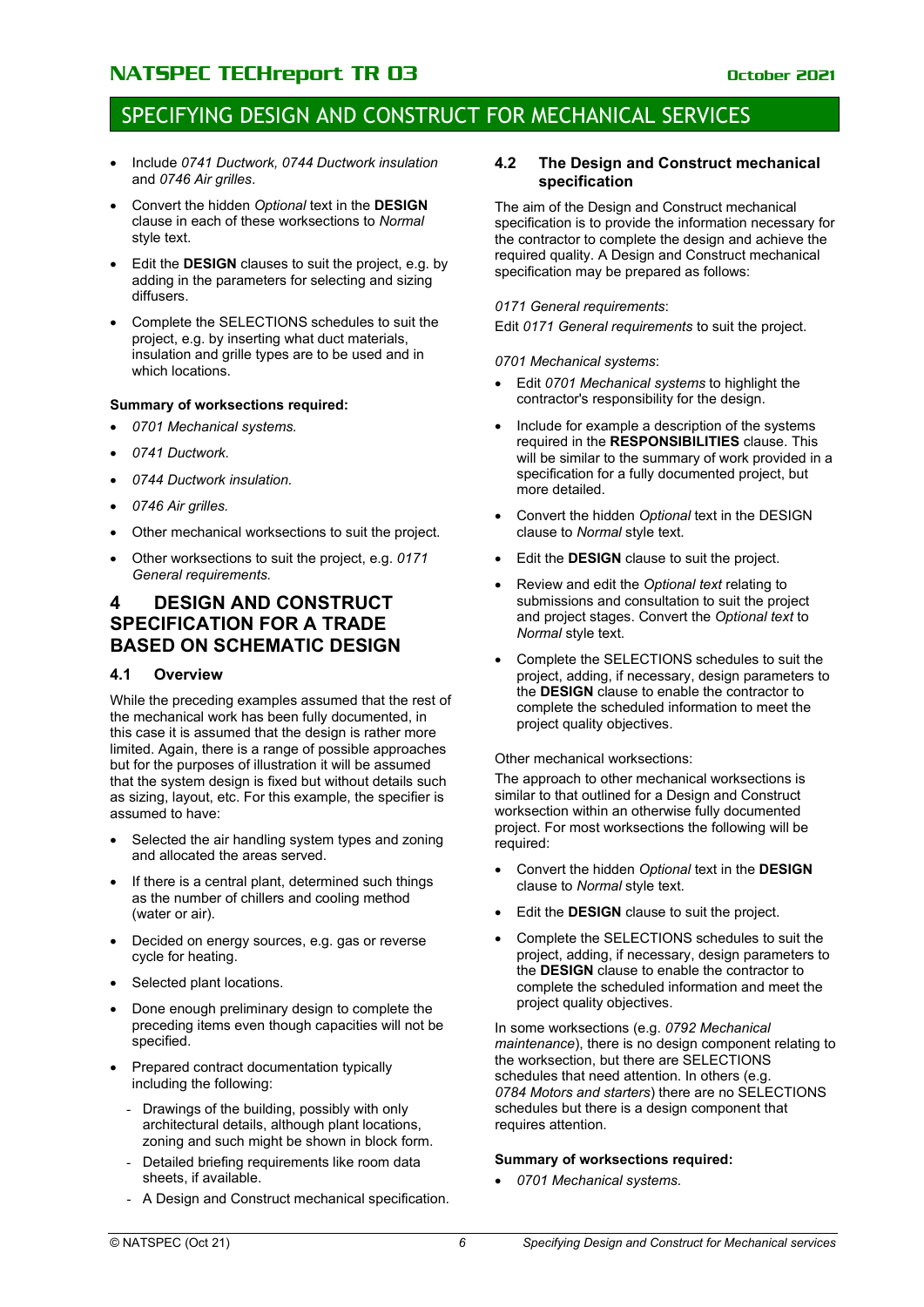### SPECIFYING DESIGN AND CONSTRUCT FOR MECHANICAL SERVICES

- Other mechanical worksections to suit the project, edited for design as described above.
- Other worksections to suit the project, e.g. *0171 General requirements.*

It should be noted that this summary includes only those worksections that relate to Design and Construct. Other worksections will be required to provide a complete specification depending on the contractual approach (e.g. trade package, trade-inbuilding, etc).

### <span id="page-8-0"></span>**5 DESIGN AND CONSTRUCT SPECIFICATION FOR A TRADE WHERE THERE IS NO SCHEMATIC DESIGN**

### <span id="page-8-1"></span>**5.1 Overview**

This is the situation covered, in a much simpler case, in *0702 Mechanical design and install*. While there is no schematic design, some basic parameters need to be provided in the specification. As a minimum it needs to address what kind of services are to be provided and to which parts of the building, which parts will be air conditioned, which parts will be mechanically ventilated and which parts will be naturally ventilated. Further, in order to get meaningful tenders, the specification should define, or at least limit, the system options acceptable, e.g. multiple un-ducted split systems or a few ducted roof top packages.

### <span id="page-8-2"></span>**5.2 The Design and Construct mechanical specification**

A similar approach applies to that described in the example with a schematic design. As before, the following relates only to Design and Construct and other worksections will be required to provide a complete specification depending on the contractual approach (e.g. trade package, trade-in-building, etc). A Design and Construct mechanical specification may be prepared as follows:

*0171 General requirements*:

• Edit *0171 General requirements* to suit the project. Note that *0171 General requirements* provides a place for some general design parameters such as noise levels.

*0701 Mechanical systems:*

- Edit *0701 Mechanical systems* to highlight the contractor's responsibility for the design.
- Include a description of the kind of mechanical services required in the **RESPONSIBILITIES** clause, including the areas served and the types of systems acceptable.
- Convert the hidden *Optional* text in the **DESIGN** clause to *Normal* style text.
- Edit the **DESIGN** clause to suit the project.
- Review and edit the *Optional text* relating to submissions and consultation to suit the project and project stages.
- Complete the SELECTIONS schedules to suit the project, adding, if necessary, design parameters to the **DESIGN** clause to enable the contractor to complete the scheduled information to meet project quality objectives.

#### *Other mechanical worksections:*

The approach to other mechanical worksections is similar to that outlined for a Design and Construct worksection within an otherwise fully documented project. For most worksections the following will be required:

- Convert the hidden *Optional* text in the **DESIGN** clause to *Normal* style text.
- Edit the **DESIGN** clause to suit the project.
- Complete the SELECTIONS schedules to suit the project, adding, if necessary, design parameters to the **DESIGN** clause to enable the contractor to complete the scheduled information to meet project quality objectives.

In some worksections (e.g. *0792 Mechanical maintenance*), there is no design component relating to the worksection, but there are SELECTIONS schedules that need attention. In others (e.g. *0784 Motors and starters*) there are no SELECTIONS schedules but there is a design component that requires attention.

### **Summary of worksections required:**

- *0701 Mechanical systems.*
- Other mechanical worksections to suit the project, edited for design as described above.
- Other worksections to suit the project, e.g. *0171 General requirements.*

### <span id="page-8-3"></span>**6 NATSPEC AS THE BASIS FOR A DESIGN BRIEF**

### <span id="page-8-4"></span>**6.1 Overview**

A design brief is arguably a form of Design and Construct specification, even if it is not a specification for construction. The design brief forms the basis for the specification for the project and so provides an opportunity to define the quality required. Recognising this, many building owners with large building portfolios, such as universities, use standard design briefs that combine design parameters with construction quality requirements. These include requirements in relation to ductwork such as:

- Duct design velocities.
- Allowance for increasing air flow by over-sizing risers.
- The requirement that ductwork conform to the AS 4254 series.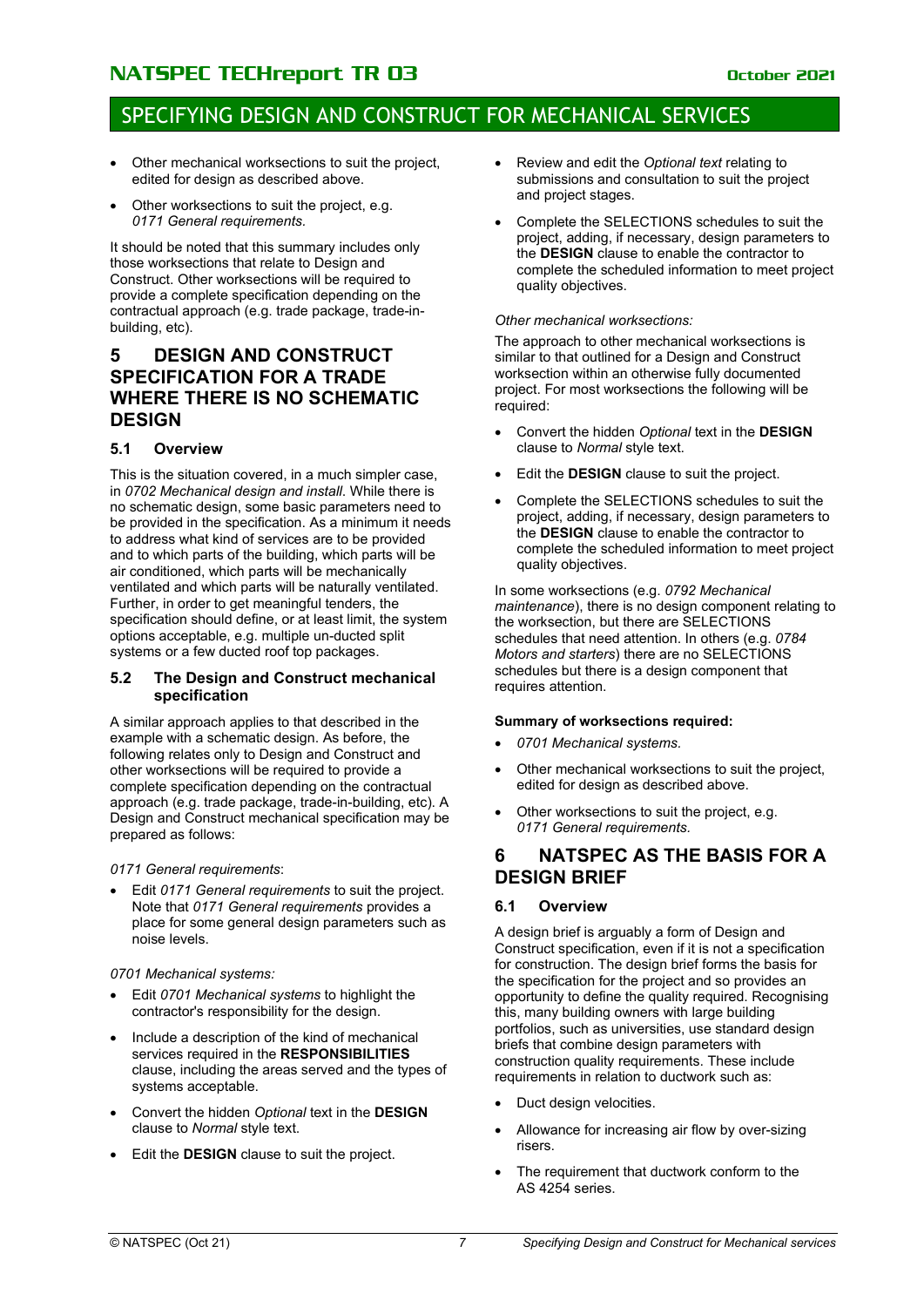### SPECIFYING DESIGN AND CONSTRUCT FOR MECHANICAL SERVICES

- The types of dampers to be used.
- Types of grilles to be used.
- The interior of ducts behind grilles to be painted black.

These are all reasonable requirements but the parts dealing with duct construction are covered much more comprehensively in NATSPEC worksections. The use of such standardised briefing documents, as with other standard specifications, carries with it the responsibility for maintenance.

A design brief that makes appropriate use of NATSPEC offers a number of advantages by:

- Providing a more comprehensive quality statement.
- Addressing the problem of updating.
- Providing the basis for a quality audit trail and simplifying verification since only departures from the base document need be identified and assessed.
- Reducing the cost of documentation since the same document can be used at all stages of the documentation process with the confidence that the same quality is being specified.

The following describes two approaches to using NATSPEC as a basis for a design brief. The one-part approach is potentially more comprehensive but it requires more maintenance and intervention. Importantly, a brief using either must also address management issues such as the consultation process, which is beyond the scope of NATSPEC.

### <span id="page-9-0"></span>**6.2 The one-part approach**

In a one-part brief, the brief consists of NATSPEC worksections with their **DESIGN** clauses converted to *Normal* style text and edited to suit the project requirements.

### <span id="page-9-1"></span>**6.3 The two-part approach**

This approach, which makes use of the NATSPEC reference books, simplifies the adaptation of existing design briefs that combine both design and construction quality requirements. In it, the quality aspects are dealt with in the NATSPEC *Services Reference* books, possibly supplemented with project specific requirements and the design parameters specified separately in the briefing document. The advantage of this approach is that there is minimal need to update the brief as quality requirements are regularly updated as part of the NATSPEC update cycle and incorporated into the *NATSPEC reference – Electrical services, NATSPEC reference – Hydraulic services* and *NATSPEC reference – Mechanical services* books.

### <span id="page-9-2"></span>**7 MATTERS FOR CONSIDERATION**

The following is a brief, which is far from a comprehensive list of matters that may need to be considered when preparing a Design and Construct specification or design brief. Some are addressed in the NATSPEC worksections but the worksection

provisions in most cases will need editing to suit project requirements. Other matters are included in the referenced documents, for example, BS 8536.1 includes a design brief checklist and sample brief.

### <span id="page-9-3"></span>**7.1 Selecting the most appropriate Design and Construct option**

Each option described previously represents a point along a spectrum of the division of design, documentation and construction responsibilities. In essence, what has to be decided is the extent to which a design is resolved and documented before it is handed over from the design consultant to the party with primary responsibility for organising its construction – the contractor.

Project circumstances vary so much that it is impossible to set down clear-cut rules for determining the most appropriate hand-over point in every instance – ultimately it comes down to professional judgement based on experience and available information. Some factors that can be taken into consideration during decision-making are outlined below.

### **Scope, complexity and uniqueness of the design**

Complex building systems with stringent performance requirements benefit from a greater degree of design resolution and documentation before handover to the contractor. Simple systems or subsystems of larger systems of standard design can be left to the contractor to resolve with less risk of performance or coordination problems.

### **Level of coordination required**

If there are a large number of building services and other elements within confined areas, or there are doubts about available space for the work package being considered for Design and Construct, favour a greater degree of design resolution and documentation before handover to the contractor.

#### **Knowledge of contractor design and documentation capability**

Assuming contractors are selected primarily on their construction capabilities, the decision about the proportion of design and documentation responsibilities that can be assigned to them will be influenced by their capabilities in these areas. If a contractor has a proven track record, or a design consultant has a satisfactory working relationship with them in this regard, then there is less risk assigning a greater proportion of design and documentation to them.

### **Available time and resources**

If the project programme is restricted, or a fast-track project delivery approach has been adopted, a greater proportion of Design and Construct may be necessary. The decision will also be influenced by the relative amount of design and documentation resources available to the design consultant and the contractor within the time frames dictated by the project.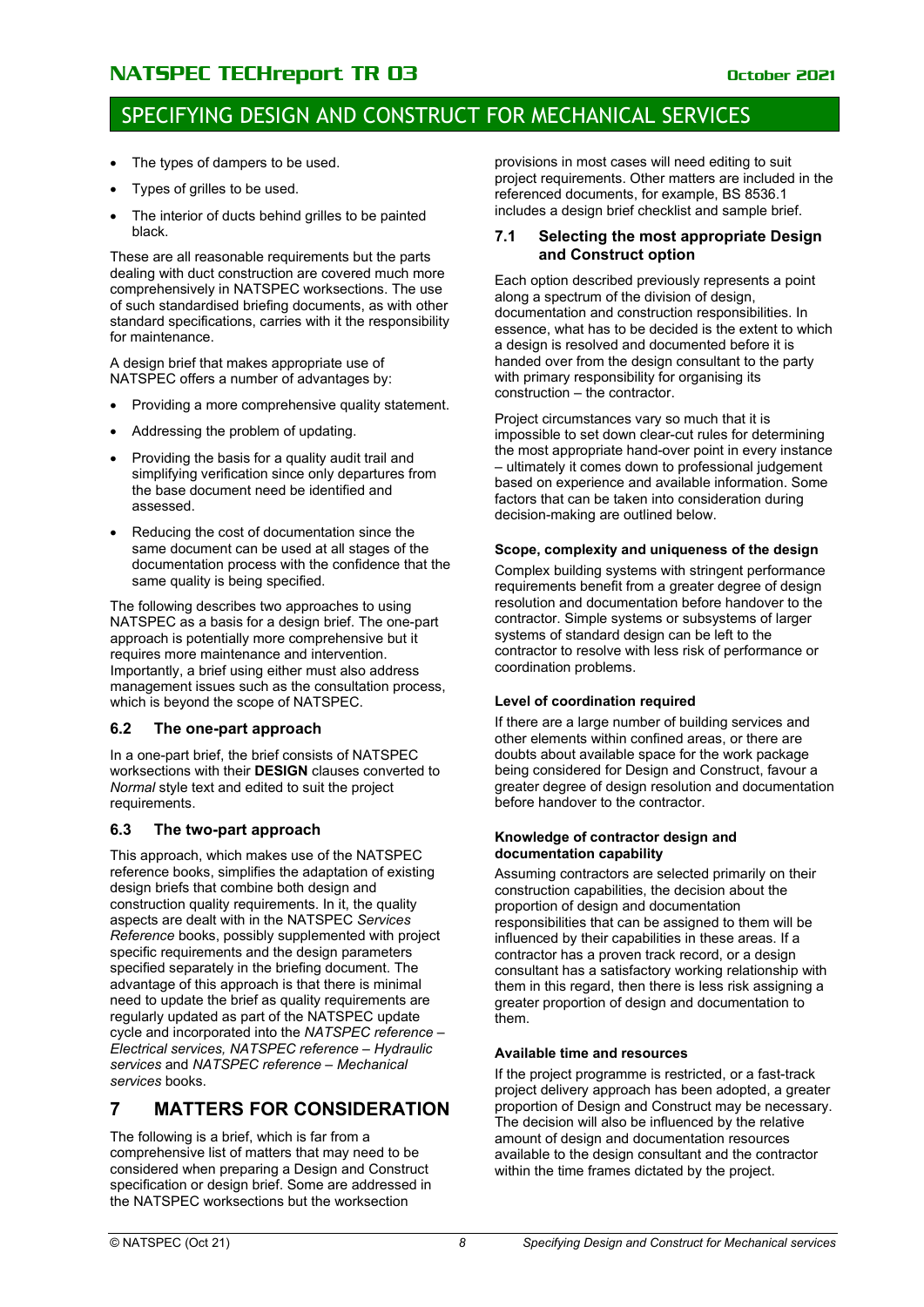### SPECIFYING DESIGN AND CONSTRUCT FOR MECHANICAL SERVICES

### **Cost-time effectiveness versus risk**

Ultimately the decision about the extent of appropriate Design and Construct comes down to balancing a number of factors including:

- The relative cost of the design consultant versus the contractor taking on responsibility for design and documentation activities.
- The time savings that can be achieved by not fully resolving design and documentation before contracting the work earlier in the project versus the risk of unsatisfactory performance or coordination problems resulting in re-designs, reworks and delays later.
- The certainty of pricing associated with greater design and documentation definition versus the risk that potential cost savings resulting from early contractor involvement in the design process may not be realised.

### <span id="page-10-0"></span>**7.2 The design**

If the NCC or Australian Standards include design parameters, these are incorporated into the worksections as minimum requirements. If it is intended to specify more stringent requirements (for example higher energy efficiency than the NCC), the worksections must be modified or extended.

What are the design priorities? Common considerations include:

- Long life.
- Low energy.
- Low maintenance.
- Flexibility for future changes.
- Sustainability.
- How will matters affecting durability be addressed, e.g. corrosion protection?
- What is the design life? How will it be documented, verified and enforced?
- Should there be allowances for spare capacity, standby, redundancy, etc? If so, how will it be verified that it has been provided?
- If whole of life evaluation is mandatory, how will it be assessed?
- How will energy and water conservation be mandated?
- How will life cycle cost analysis be undertaken?
- What are the system selection criteria? (Not required if the systems have been specified in concept.)
- Can external standards be referenced, e.g. Property Council of Australia building grades?
- Are there heritage issues and how will they be handled?
- Will there be restrictions on the location of plant and equipment, e.g. only roof mounted fans on roofs?
- Is standardisation of components required (for consistency with existing, for example)? How will it be achieved, e.g. by specification of mandatory brands and models?
- What supplementary briefing material will be provided, e.g. room data sheets and relationship diagrams?
- How will details of existing services be obtained, e.g. by provision of documentation, survey of existing systems, buildings, etc?
- What are the hours of operation?
- Are there restrictions on the overall design, e.g. prohibition on the use of plenum plant rooms?
- What is the procedure for rectification of design faults?
- Is tamper protection required?
- How will sustainability requirements be addressed? (See *NATSPEC TECHreport TR 01* on specifying ESD*.*)

### <span id="page-10-1"></span>**7.3 The designer**

- Can the designer's qualifications be specified more precisely than just by reference to the NCC definition of professional engineer, say, by requiring that they have completed at least two of this kind of project in the past five years?
- Should the designer have professional indemnity insurance?
- What is the extent of the designer's involvement after design is complete, e.g. to address problems that arise during construction?
- Who has liability for design? (Depends on the extent of design included in Design and Construct specification.)
- How will the design be certified, e.g. conformity to NCC?

### <span id="page-10-2"></span>**7.4 The design process**

- What is the program for design?
- Are there applicable CAD and other documentation standards?
- What design records are required? In what form?
- Is the designer encouraged to or discouraged from proposing alternatives?
- Is the contractor required to survey existing building services and systems before commencing the design?
- How will coordination be handled? (Physical coordination, coordination with other trades such as electrical, fire and BMS.)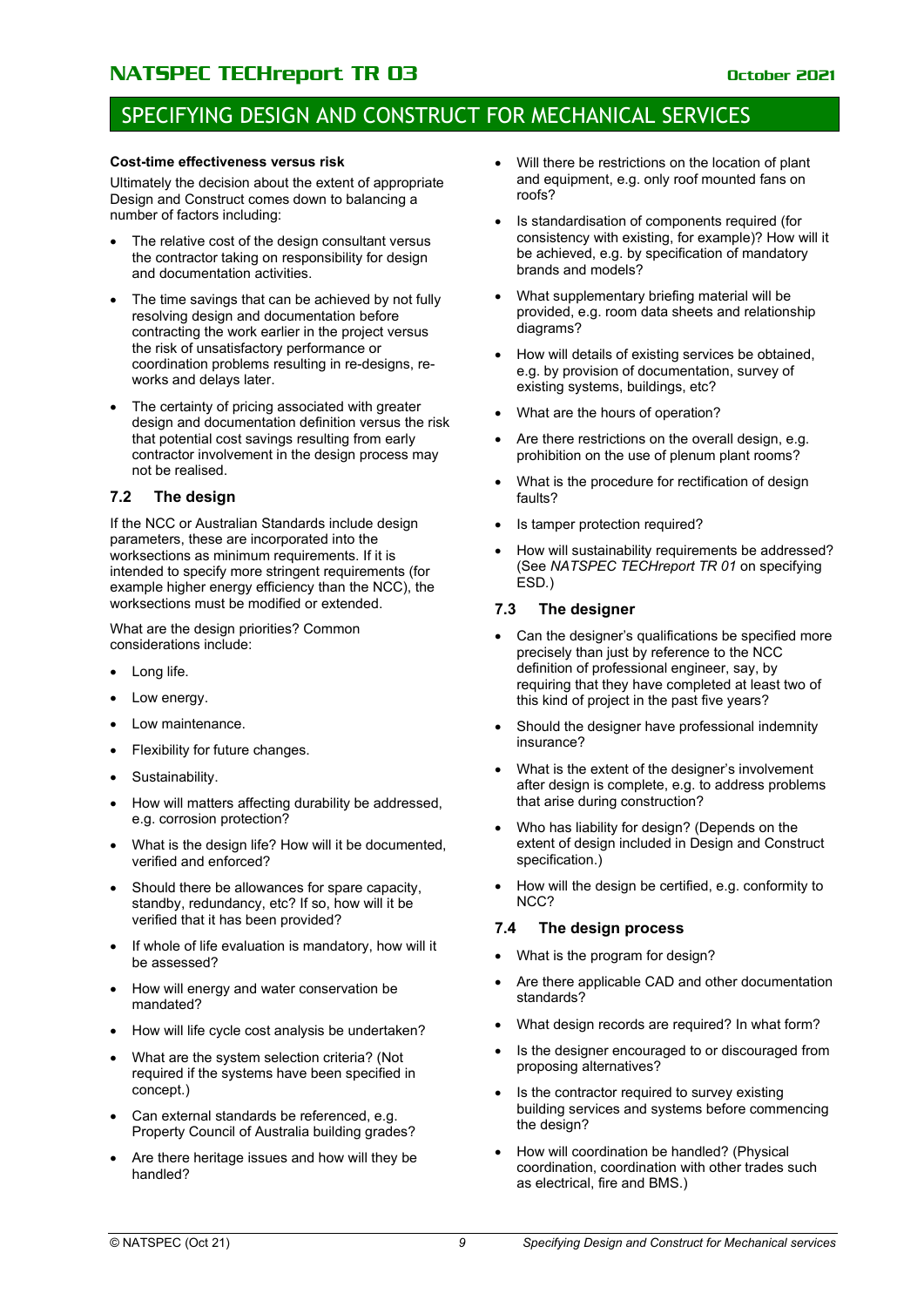### SPECIFYING DESIGN AND CONSTRUCT FOR MECHANICAL SERVICES

- What assumptions have been made? Should they be included in the documents?
- Who are the stakeholders? They would include the principal, users, statutory authorities, neighbours, occupational health and safety regulator, Green Star or NABERS, etc? How will they be consulted and, if relevant, their agreement obtained? Who is responsible for obtaining it?
- How are statutory approvals and documentation to be handled? What is the extent of the contractor's authority and how is the contract administrator involved?
- Have all the statutory authorities been identified? Apart from the obvious, like local government, there are less obvious authorities such as occupation health and safety, and clean air that may need to be involved.
- Have all phases of the project been addressed, not just design? The brief should address matters normally arising in construction (e.g. variations), commissioning and maintenance.
- How will options and risks be identified and assessed?
- How will alternatives be identified and assessed? Will there be incentives?
- What is the role of the contract administrator in the design process?
- How will the design be verified?
- Will calculation methods be specified?
- How will construction coordination be managed?

### <span id="page-11-0"></span>**7.5 Documentation**

- What design documentation will be provided at each stage? A common phasing plan (not suitable for all projects) is:
	- Schematic design.
	- Design development.
	- Tender documentation.
- What information will be included on drawings, e.g. schedules of capacities?
- Will the contractor be required to prepare a specification?
- Will CAD drawing standards be required?
- Will there be additional documents for submission in addition to conventional design documents, e.g. schematics of system concepts, operational strategies?
- Are copies of design calculations required? What are the calculations? What is their function, e.g. to enable design verification or to facilitate future changes?
- Should standard identification procedures be documented, e.g. plant designation codes?
- Is NATSPEC adequately referenced?

• What seismic protection, if any, is required?

### <span id="page-11-1"></span>**7.6 Building Information Modelling (BIM)**

Where BIM is to be used on a project, the considerations outlined previously will affect modelling requirements, including the extent to which each stakeholder will be responsible for developing the model before handing it over to others for further work. Likewise, each stakeholder will want to know what to expect in the models provided to them by others at different stages of the project.

#### **Level of Development**

The concept of Level of Development (LOD) has been evolved as a method of describing the relative development of model elements or objects and their geometry that make up the complete model at any given time. Together, these aspects give an indication of how much that object can be relied upon for certain tasks. Although LOD is described by numbers, e.g. LOD 200, LOD 300, these numbers only provide a general guide. The requirements of projects vary so much that the project stakeholders need to define what they mean by them before modelling begins. This way, everyone can be clear about how much they can rely on the model at different stages of the project. These decisions are usually documented in an LOD Table. Other titles include Collaboration Matrix and Model Progression Specification.

The significance of LOD with regard to Design and Construct is that the extent of Design and Construct will be reflected in the LOD of subject elements. For example, in a model used for tendering:

- For fully documented systems: Most of the systems elements would be modelled to LOD 300 – LOD 350.
- For D & C systems based on schematic design: Most of the systems elements would be modelled to LOD 100 – LOD 200 or represented in 2D.
- For D & C systems based on a design brief or performance specification: The system is not modelled at all but a base model and any other relevant information should be provided for reference.

For more information on LOD, see *NATSPEC BIM Paper NBP 001: BIM and LOD*.